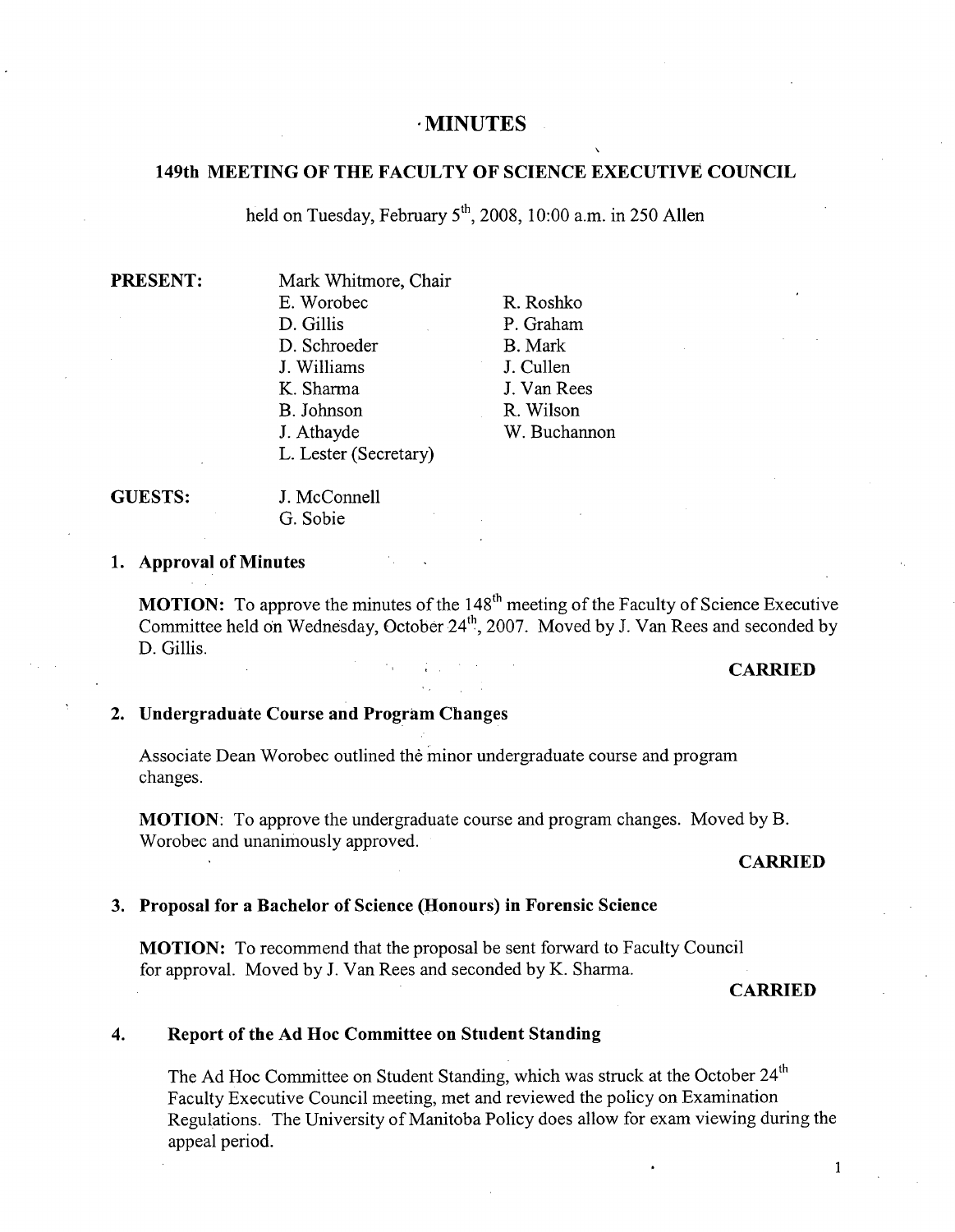The committee made the following recommendations:

- The Senate Policy on Examination Regulations II Guideline C. Student Access to Final Examinations should be followed as it is flexible enough to allow instructors to show students their final examinations if they so choose.
- Department Heads should be encouraged to inform their instructors of the aforementioned Senate policy.
- The Executive withhold any formal decision on this matter until after the Science Students' Association presentation of alternate strategies has been discussed.

J. Athayde, president of the SSA, presented an alternate strategy to the committee. He suggested that a room be set up and monitored by a T.A. where students would be. allowed to view their exams. If they are unable to view the exam before appealing, then they don't know if it's worth appealing.

**MOTION:** Faculty Executive Council will make a recommendation to Faculty Council that students be allowed to view their exams prior to the end of the appeal period and it is the responsibility of each department to develop, administer and advertise the mechanism in which this will be handled. Students should have input into the department discussions on this issue. Moved by J. Williams and seconded by B. Mark.

# **CARRIED**

# **5. Report of the Ad Hoc Committee on Committees i..:**

Associate Dean Worobec reported that the ad hoc committee, which was struck at the October 24<sup>th</sup> Faculty Executive Committee meeting, met and reviewed the terms of reference for all committees in the Faculty of Science. Two new committees were struck, the Awards and Honours Committee and the Recruitment and Outreach Committee and minor changes to the terms of reference were made to other committees. The recommendations are as follows:

- The proposed revisions to the Terms of Reference of Standing Committees of the Faculty of Science be approved and adopted as of March 1, 2008.
- A standard template be adopted for the Terms of Reference for all standing committees of the Faculty of Science.
- The Faculty of Science Admissions Committee be dissolved.
- The Faculty of Science Research Committee be dissolved.
- The Faculty of Science approves the creation of a standing Committee on Honours and Awards.
- The Faculty of Science approves the creation of a standing Committee on Recruitment Activities and External Relations.
- All standing committees of the Faculty of Science report to Faculty Executive and Council on an annual basis following the format used by Senate.
- All standing committees place Terms of Reference and, where appropriate, meeting minutes on the Faculty of Science Website.
- Terms of reference for all standing committees be reviewed every five *(5)* years

 $\boldsymbol{2}$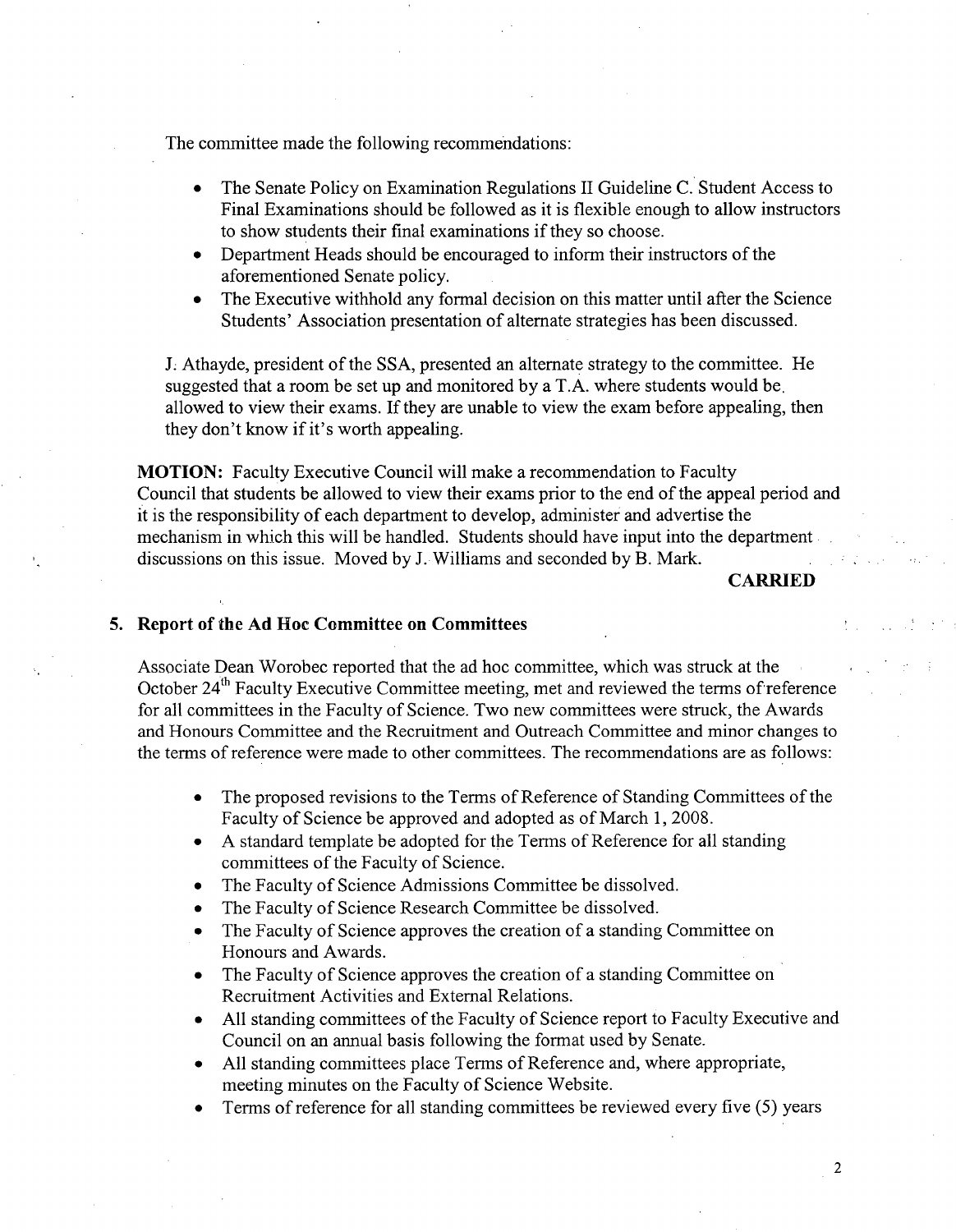or more frequently at the call of the Chair, unless terms for review already exist in the Terms of Reference.

Faculty Council quorum was set at *25.* 

**MOTION:** To approve the report of the Committee on Committees with two minor changes, the addition of a support staff representative elected by the Support Staff members for the Honours and Awards Committee, and a Support Staff member appointed by the Dean for the Recruitment Activities and External Relations Committee. All Committees will report to the Faculty Executive Committee. Moved by B. Worobec and seconded by W. Buchannon.

### **CARRIED**

Professor Co.

15.1

# **Approval of the Agenda for the February 251h Faculty Council meeting.**  Agenda was unanimously approved.

## **Dean's Report**

Dean Whitmore reported that the Navitas agreement and discussions will continue and will be discussed at Senate on February  $6<sup>th</sup>$ . The remainder of his report will be presented at the Faculty Council meeting on February *25k".*   $\mathcal{L} \rightarrow \mathcal{L} \rightarrow \mathcal{L}$ 

### **Other Business**

There was no other business to discuss.

# **Adjournment**

The meeting adjourned at 11:30 a.m.